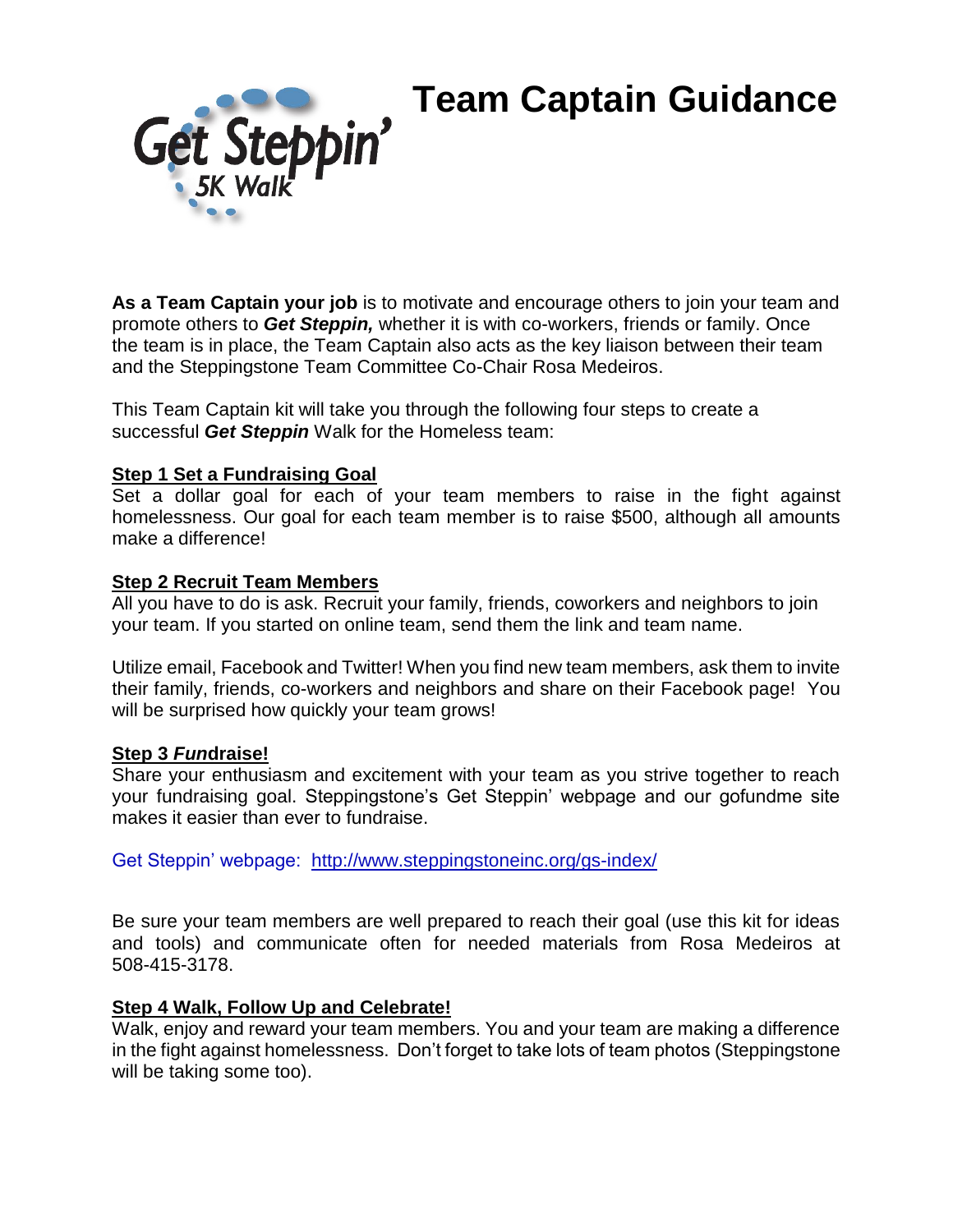# **Let's Get Started!!!**

### Step 1: Set a fundraising goal: \$

*Get Steppin Walk for the Homeless* is a pledge-based event, and reaching our fundraising goal depends on participants to raise money from their friends, family and coworkers.

Set the bar high! This is an easy goal if team members follow a few of our fundraising tips in Step 3. If you really want to challenge your team, set the team fundraising goal at \$500 or more! Remember, the money raised is going to fight homelessness, and the more money you raise, the faster we help those who are affected by it.

Let your team know that there are incentives involved in raising money for the *Get Steppin* Walk. Top fundraisers will be eligible to receive a variety of prizes – and the more they raise, the better the prize!

|                  | <b>Name</b> | <b>Address</b> | <b>Phone Number and Email</b><br><b>Address</b> |
|------------------|-------------|----------------|-------------------------------------------------|
| $\overline{1}$ . |             |                |                                                 |
| $\overline{2}$ . |             |                |                                                 |
| 3.               |             |                |                                                 |
| 4.               |             |                |                                                 |
| 5.               |             |                |                                                 |
| 6.               |             |                |                                                 |
| $\overline{7}$ . |             |                |                                                 |
| 8.               |             |                |                                                 |
| 9.               |             |                |                                                 |
| 10.              |             |                |                                                 |
| 11.              |             |                |                                                 |
| 12.              |             |                |                                                 |

#### **As you recruit your team, list your team members:**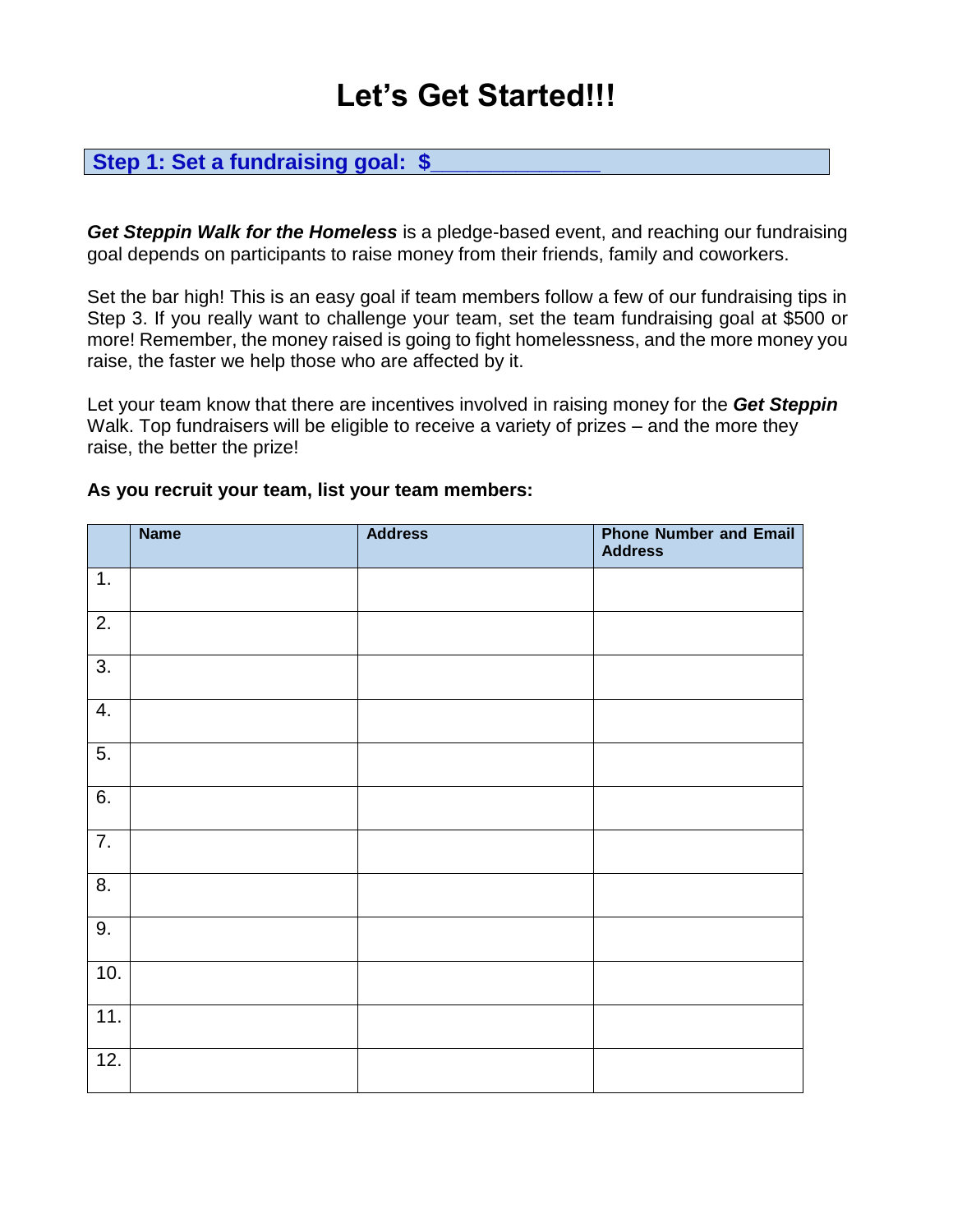#### **Step 2 – Recruit Team Members**

#### *Here are a few easy recruiting ideas!*

 Ask everyone you know to be a team member, including friends, family, coworkers and neighbors. Once they have signed on, ask them to invite their friends, family, coworkers and neighbors. Keep building your team until the team registration deadline before the walk (generally the week before the event).

• Share on social media sites often (Facebook, Twitter, etc.) and excite friends and family to join! Share the link to your team page. Encourage friends and families to share it on their social media sites.

 Talk about the event and your team to everyone you meet. If you are excited about the **Get Steppin** Walk, the more contagious the excitement and involvement becomes.

 Ask your supervisor to support you or join your team, and then let everyone know and encourage others to do the same.

• Host a team kick-off party either as a family gathering or a lunch session during working hours to sign team members up. We can help you by providing promotional materials for the party.

 For materials visit: Get Steppin' webpage: <http://www.steppingstoneinc.org/gs-index/> You may also contact Rosa Medeiros at 508-415-3178 or email her at [rmedeiros@steppingstoneinc.org](mailto:rmedeiros@steppingstoneinc.org)

#### *As You Build Your Team…*

• Distribute copies of the Get Steppin' brochure. E-Mail is a fast, inexpensive and easy way to get the word out and raise money!

• Encourage friends, family and colleagues to join your team online by providing them the link to your team page!

• Encourage your team members to collect and turn in donations BEFORE the day of the walk to be eligible for prizes.

• Frequently "share" from your gofundme team page which will post on Facebook and/or Twitter. Share often.

• Send weekly e-mail updates or make weekly phone calls with the latest *Get Steppin* Walk information, fundraising ideas, and any success stories from your team members.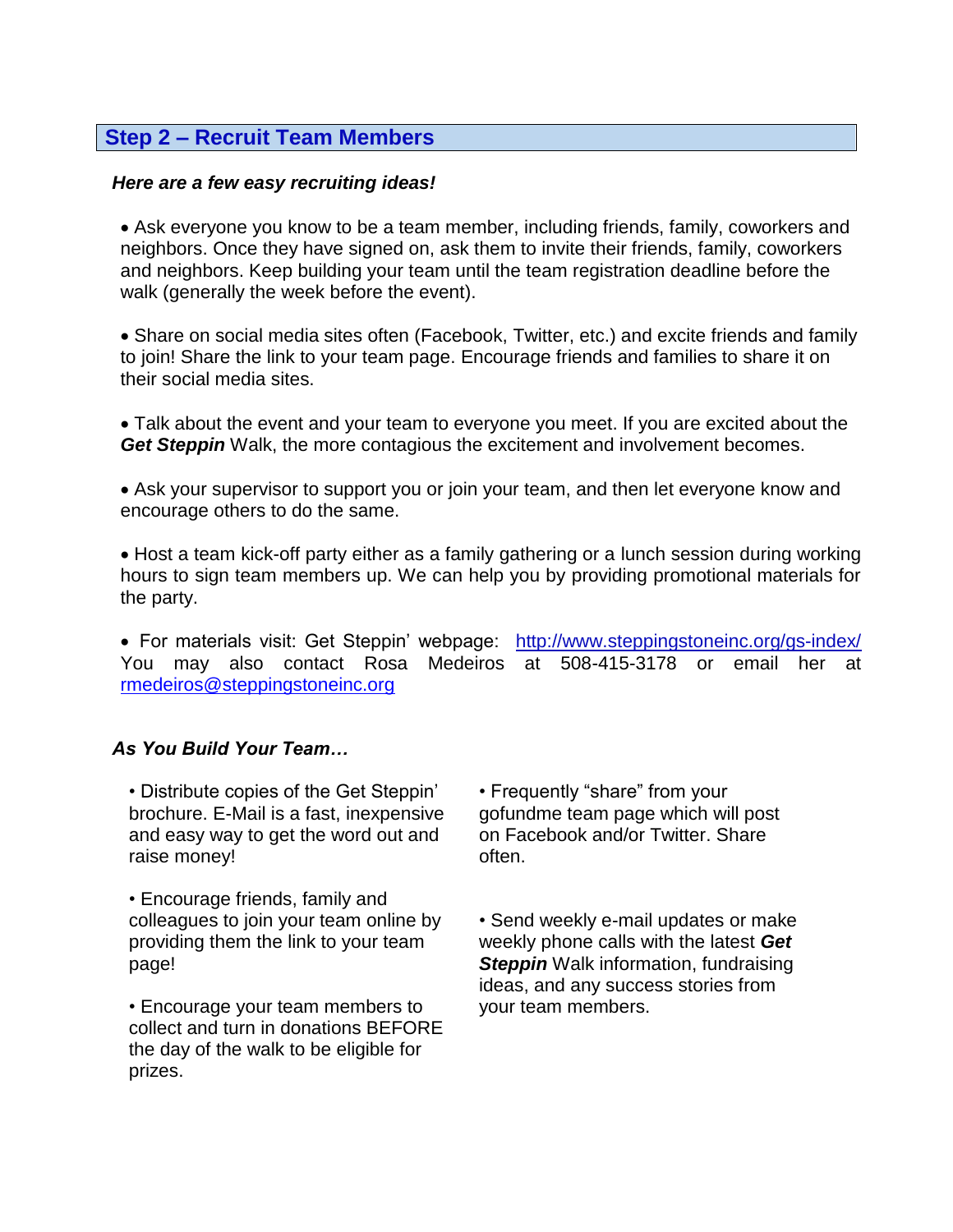#### **Step 3 –** *Fun***draise!**

Copy and share these easy fundraising ideas with your team to reach your goal. Work hard and have fun!

• Ask, ask and ask again. Utilize the below websites and "Share" on social media often. Ask friends to Share your Shares!

Get Steppin' webpage: <http://www.steppingstoneinc.org/gs-index/>

- Host a fundraising party and ask attendees to pledge their support.
- Create a buddy system. Ask someone who cannot walk to help you collect donations.
- Bring your pledge sheet (inside of brochure) everywhere.
- Suggest friendly competition between team members. Set weekly or monthly goals to beat and recognize the team member who reaches it first.
- Ask one person a day to sponsor you in the *Get Steppin* Walk.
- Give something up movie, manicure or dinner at an expensive restaurant and contribute what you would have spent to the Walk.

• Ask your friends to contribute to the *Get Steppin* Walk instead of purchasing a gift for your birthday, anniversary, or any occasion!

• Find out if your company has a matching gifts program. Matching gifts can double your team's money!

| Raise \$500 in One Week!                 |                                  |  |  |
|------------------------------------------|----------------------------------|--|--|
| Day 1: \$50                              | Day 4: \$80                      |  |  |
| <b>Sponsor Yourself</b>                  | Ask 4 Co-Workers for \$20        |  |  |
| Day 2: \$150                             | Day 5: \$60                      |  |  |
| Ask 3 Relatives for \$25 and ask them to | Ask 6 Neighbors for \$10         |  |  |
| collect \$25 from a friend               |                                  |  |  |
| Day 3: \$100                             | Day 6: \$60                      |  |  |
| Ask 5 Friends for \$20                   | Ask Your Spouse/Partner for \$30 |  |  |
|                                          | and ask him/her to collect \$30  |  |  |
|                                          | from a friend                    |  |  |
| Day 7: \$500!                            |                                  |  |  |
| <b>Celebrate Your Accomplishment</b>     |                                  |  |  |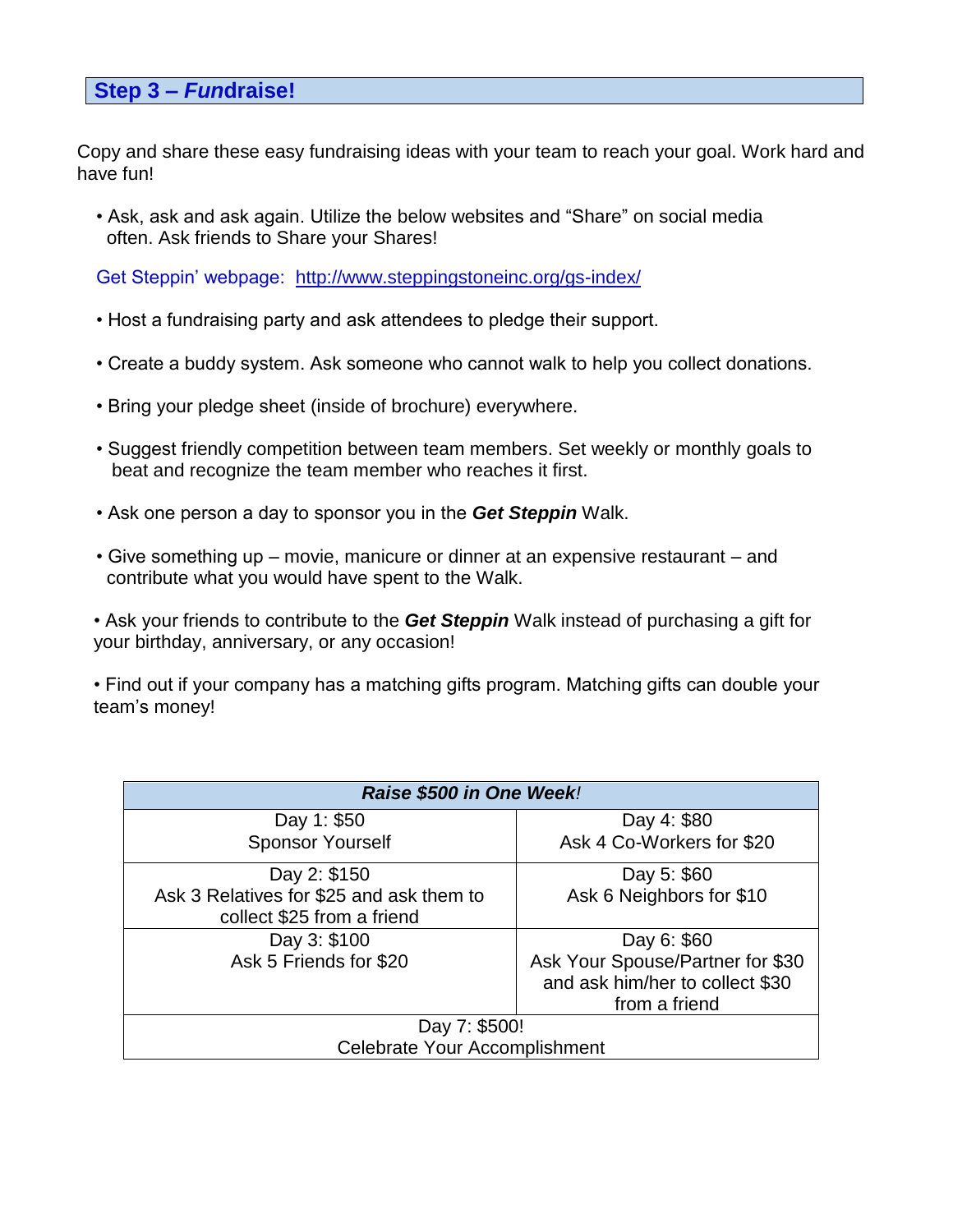# **Step 4 – Walk, Follow Up and Celebrate!**

To avoid waiting in long lines, team captains can pre-register and submit their pledges the Wednesday and Thursday before walk day.

Follow instructions at the beginning of this packet to form and manage your online team. Or if you prefer to do manual registration, contact Rosa Medeiros at 508-415-3178 pre-registration times.

#### *Once Get Steppin Walk day arrives, your job is almost finished! Below are steps and suggestions for completing the day on a high note.*

| <b>Walk Day</b>                                                                                                                                                                                              |                                                          |  |  |  |
|--------------------------------------------------------------------------------------------------------------------------------------------------------------------------------------------------------------|----------------------------------------------------------|--|--|--|
| • Ensure your team knows where to gather at<br>the event (Steppingstone Parking lot of 134<br>Durfee St. Fall River.)                                                                                        | • Take a team photo before the walk                      |  |  |  |
| • Collect and turn in team pledges not                                                                                                                                                                       | • Celebrate with your team as you walk                   |  |  |  |
| submitted during team pre-registration                                                                                                                                                                       | because you are all making a difference!                 |  |  |  |
| <b>Follow Up</b>                                                                                                                                                                                             |                                                          |  |  |  |
| • Make sure we get a team photo to you in<br>case you'd like to submit it for your company's<br>newsletter or share the photo with your family<br>team members to highlight and enjoy your<br><b>SUCCESS</b> | • Send a personal thank you note to every<br>team member |  |  |  |
| • Plan a post-walk event - Steppingstone will host coffee and Danish or a sandwich platter- to<br>share results, thank everyone, and encourage future participation                                          |                                                          |  |  |  |

#### *Below is a Team Timeline which guides you what to do and when!*

| 3-4 months prior to the Get Steppin' Walk for the Homeless                                     |  |  |  |
|------------------------------------------------------------------------------------------------|--|--|--|
| □ Build your team online at http://www.steppingstoneinc.org/gsnewteam/                         |  |  |  |
| Set your fundraising goal                                                                      |  |  |  |
| □ Start recruiting team members by sending out posts every month on Facebook and/or            |  |  |  |
| Twitter and link to your team page                                                             |  |  |  |
| $\Box$ Begin recruiting team members via e-mail, phone calls and letters                       |  |  |  |
| $\Box$ If you are developing your team offline, then call your team members every few weeks to |  |  |  |
| check in and motivate them!                                                                    |  |  |  |
| $\Box$ Find your company's matching gift policy                                                |  |  |  |
| 4-12 weeks                                                                                     |  |  |  |
| $\Box$ Hold a team kickoff meeting                                                             |  |  |  |
| $\Box$ Continue collecting donations – motivate and excite the team!                           |  |  |  |
| □ Regularly share on Facebook, Twitter and other social media sites                            |  |  |  |
| □ Continue recruiting team members                                                             |  |  |  |
| □ Encourage your family, friends and colleagues to join your team online                       |  |  |  |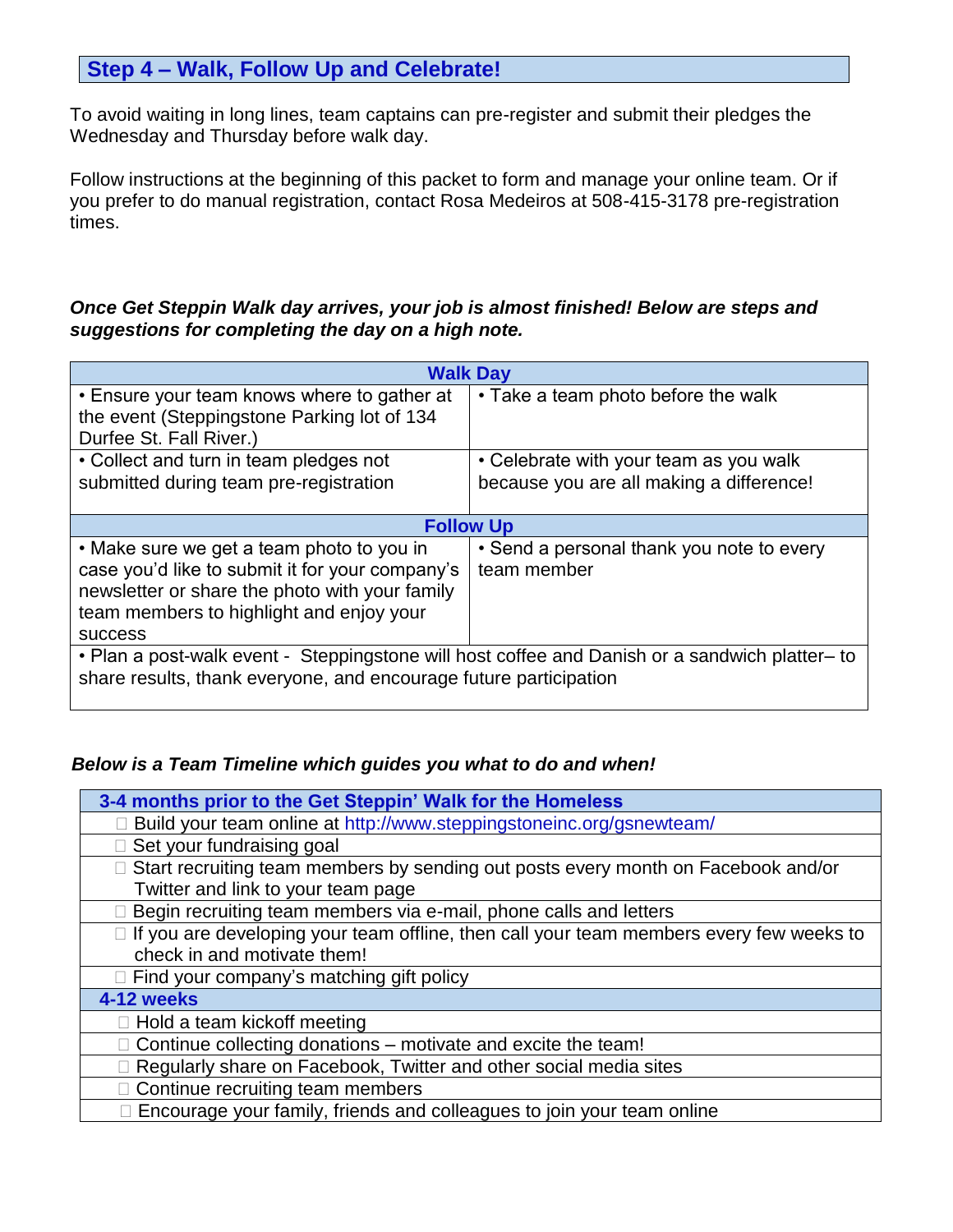| $\Box$ Let your team know money turn-in deadlines to receive incentive prizes!                 |  |  |  |  |
|------------------------------------------------------------------------------------------------|--|--|--|--|
| $\Box$ E-mail your team with important Get Steppin Walk updates and information.               |  |  |  |  |
| 2-4 weeks                                                                                      |  |  |  |  |
| $\Box$ Host a team fundraiser – cook-off, garage sale, etc.                                    |  |  |  |  |
| E-mail your team with weekly incentives and updates                                            |  |  |  |  |
| □ Share every few days on Facebook, Twitter and other social media sites                       |  |  |  |  |
| □ Encourage your family, friends and colleagues to join your team online                       |  |  |  |  |
| 1 week                                                                                         |  |  |  |  |
| $\Box$ Let your team know what time and where to meet at the walk                              |  |  |  |  |
| Be sure you have all of the walk details by visiting http://www.steppingstoneinc.org/gs-index/ |  |  |  |  |
| □ Collect team pledges and turn them in during team pre-registration (held Wednesday           |  |  |  |  |
| and Thursday prior to walk day) Contact Rosa Medeiros at 508-415-3178 for questions            |  |  |  |  |
| <b>Walk Day</b>                                                                                |  |  |  |  |
| $\Box$ Meet your team at the assigned location                                                 |  |  |  |  |
| $\Box$ Turn in additional pledges not submitted during pre-registration                        |  |  |  |  |
| $\Box$ Take a team picture                                                                     |  |  |  |  |
| $\Box$ Enjoy the day and celebrate the difference you are making with your team                |  |  |  |  |
| <b>After the Walk</b>                                                                          |  |  |  |  |
| Congratulate and thank team members for their hard work                                        |  |  |  |  |
| $\Box$ Host a thank you wrap up party and recognize top team members (Pizza, coffee &          |  |  |  |  |
| donuts, or sandwiches compliments of Steppingstone, Inc.) Please call Rosa to                  |  |  |  |  |
| coordinate date for your party.                                                                |  |  |  |  |
| Start planning for next year!                                                                  |  |  |  |  |

#### *Facts and information to share with your team members and sponsors*:

In 2017, the First Step Inn relocated from a 20 bed facility to a 50 bed facility in order to meet the needs of the homeless in Fall River. Staffing was also substantially expanded. In colder weather months, the First Step Inn is full at capacity of 50 beds.

Despite more than doubling capacity, revenue received remained the same. State, local and grant money received is not enough to operate the First Step Inn shelter for the homeless men and women in Fall River.

The First Step Inn is open 24/7 and provides safe and comfortable shelter, daily meals and an on-site comprehensive service system. Guests are assisted with securing housing, residential treatment or other appropriate placement, they are assisted with obtaining mainstream benefits, engaging in healthcare and treatment, employment search and employment building activities, and educational programming along with other services.

Steppingstone is committed to this population and ending the cycle of homelessness and assisting homeless individuals with the skills they need to transition to self-sufficiency.

#### *Where does the money raised go*?

Funds from the *Get Steppin* Walk stay in your local community to support, educate, and improve the lives of those affected by homelessness.

# **Sample Team Recruitment Letter**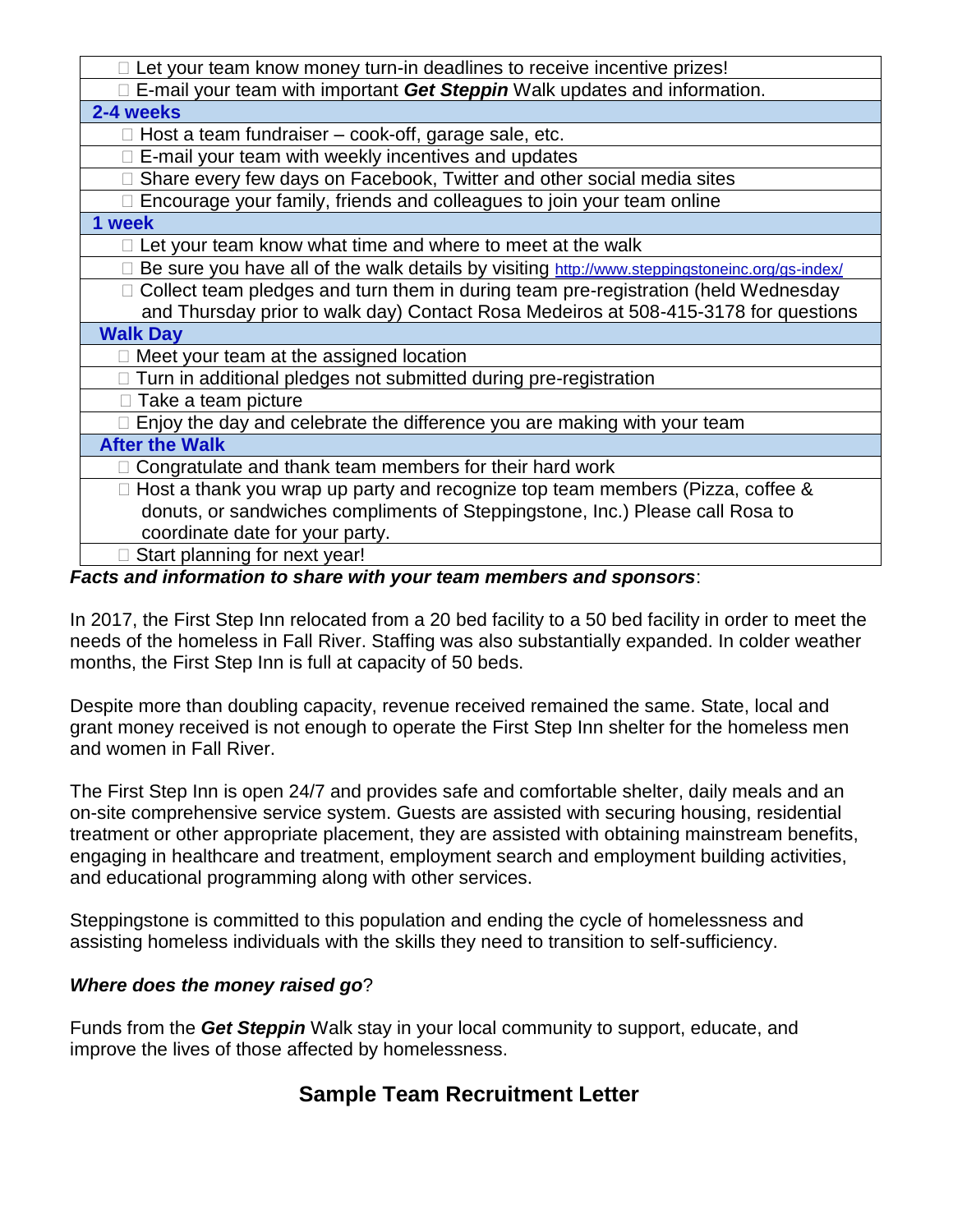Date:

Name Address City, State, Zip

Dear \_\_\_\_\_\_\_\_\_\_\_,

I am writing to tell you about an important event in which I am participating. This summer I will be walking in Steppingstone's *Get Steppin* Walk to help raise money for the fight against homelessness, and I have decided to form a team. Will you join me? I know it will be a lot of fun, and together we can make a difference.

Here are the details:

When: Saturday, August 13, 2022 Where: First Step Inn. Parking Lot – 134 Durfee St, Fall River, MA

Please let me know if you are interested and I will send you all of the materials and information you need to start raising dollars today! My goal is for each team member to raise \$100 or more! You may also join my Get Steppin' Walk for the Homeless team online by registering your information and selecting our team named [insert Team Name] in the dropdown box by going to <http://www.steppingstoneinc.org/gswalker/> -OR- if you would like to make a donation online please visit<http://www.steppingstoneinc.org/gsdonation/>

Everyone is welcome, so please invite a friend or two. Proceeds from the *Get Steppin* Walk are used to support the First Step Inn shelter located at 134 Durfee St, Fall River, MA. For more information, visit [www.steppingstoneinc.org](http://www.steppingstoneinc.org/) and select First Step Inn or Get Steppin' links. You may also contact me at [insert number].

Thank you for joining my team!

Best regards,

Name and Signature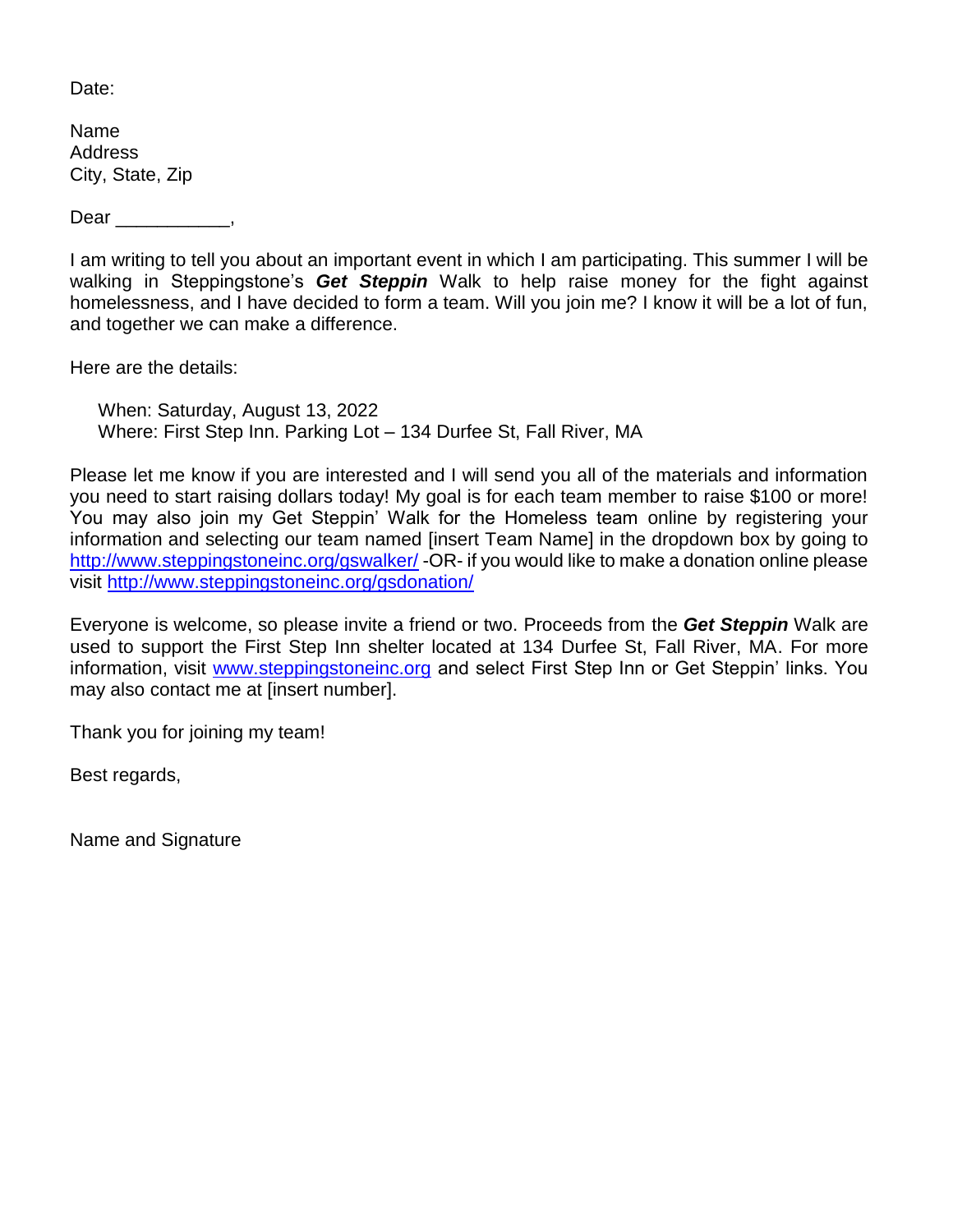Date:

Name Address City, State, Zip

Dear ,

This summer I am walking with my team in the *Get Steppin* Walk to raise money for the fight against homelessness. The proceeds from the Walk will be used to support the First Step Inn shelter located at 175 North Main St, Fall River, MA. For more information, visit [www.steppingstoneinc.org](http://www.steppingstoneinc.org/) and select First Step Inn or Get Steppin' links. You may also contact me at [insert number] or donate to my Get Steppin' Walk for the Homeless team, named [insert team name], online at <http://www.steppingstoneinc.org/gsnewteam/>

The number of Americans experiencing homelessness is overwhelming and our communities are faced with a challenge. The problem is not going away… in fact it's worsening due to housing affordability, low income wages and increase of living expenses.

Please know your generosity is greatly appreciated. Checks should be made payable to Steppingstone, Inc. All donations for the *Get Steppin* Walk are tax deductible as charitable contributions.

Please make contributions online (link above) or by sending donations to me at: [Name and address] and I will forward them all to Steppingstone with your information.

Thank you in advance for your support.

Best regards,

Name and Signature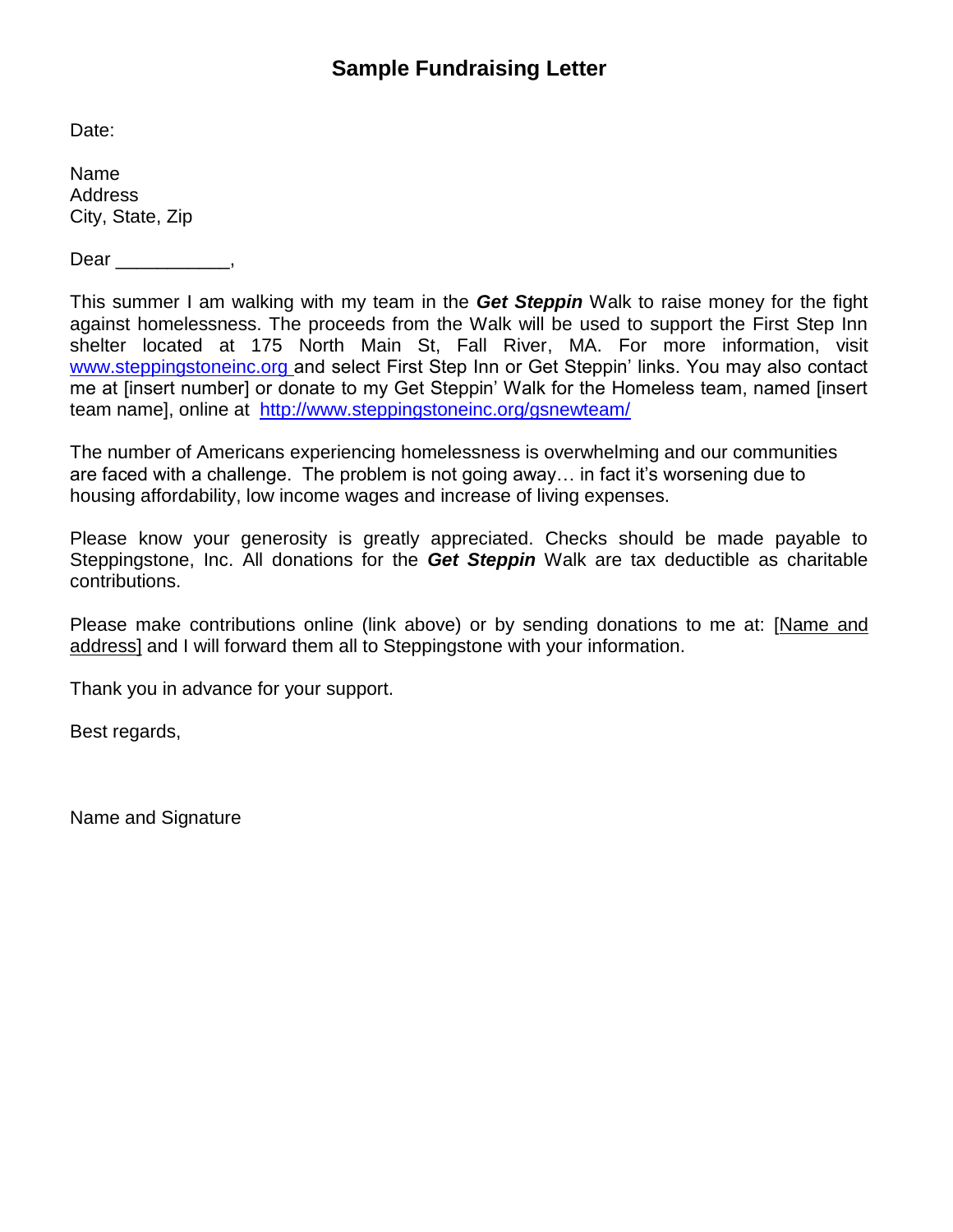#### **Sample Team Recruitment E-Mail**

To: myfriends@email.com; myfamily@email.com; mycoworkers@email.com

Subject: Join my *Get Steppin* Walk Team!

\_\_\_\_\_\_\_\_\_\_\_\_\_\_\_\_\_\_\_\_\_\_\_\_\_\_\_\_\_\_\_\_\_\_\_\_\_\_\_\_\_\_\_\_\_\_\_\_\_\_\_\_\_\_\_\_\_\_\_\_\_\_\_\_ Please Walk with Me!

Hi Family/Friend/Co-Worker,

I am sending this e-mail to tell you about an important event in which I am participating. This summer I will be walking in the *Get Steppin* Walk to help raise money for the fight against homelessness, and I have decided to form a team.

Will you join me? I know it will be a lot of fun, and together we can make a difference.

Here are the details:

When: Saturday, August 13, 2022 9:00-12:00 noon Where: First Step Inn (parking lot) 134 Durfee Street Fall River, MA 02720

How: Let me know if you are interested and I will send you all of the materials and information you need to start raising dollars today! My goal is for each team member to raise \$100!

Everyone is welcome, so please invite a friend or two. Proceeds from *Get Steppin* Walk are used to support the First Step Inn shelter located at 134 Durfee St, Fall River, MA. For more information about Get Steppin', visit [www.steppingstoneinc.org](http://www.steppingstoneinc.org/) and select First Step Inn or Get Steppin' links. You may also contact me at [insert number] or join and donate to my team, named [insert team name], online at <http://www.steppingstoneinc.org/gsnewteam/>

Thank you for joining my team!

Best,

Name